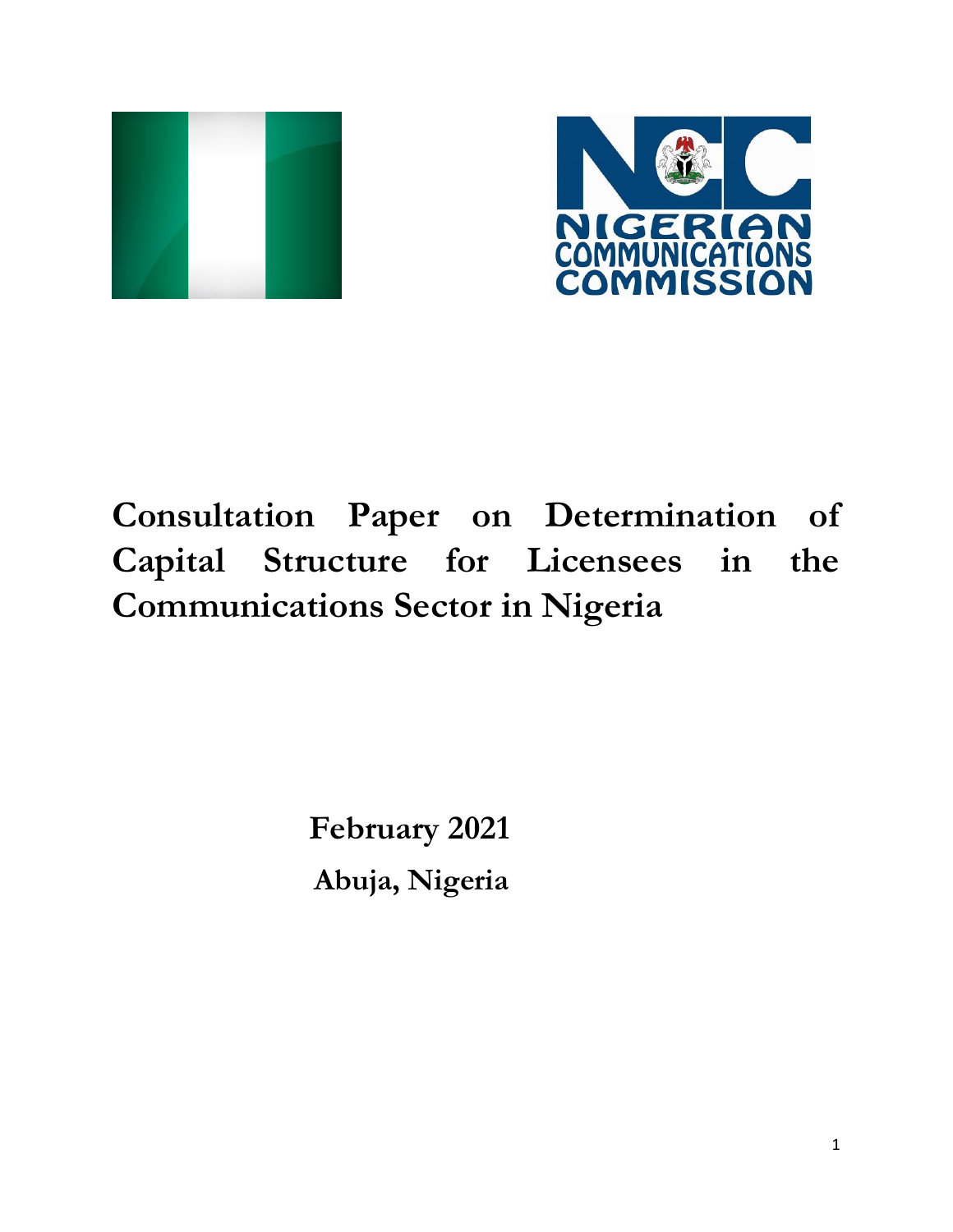# **Content**

| 3.0 Current Capital Structure of Licensees in the Communications Sector  Page 7   |  |
|-----------------------------------------------------------------------------------|--|
| 4.0 The Premise for the Determination of Capital Structures in the Communications |  |
|                                                                                   |  |
| 5.0 The Determination of Capital Structure of Licensees in the Communications     |  |
|                                                                                   |  |
|                                                                                   |  |
| 5.2 Existing capital reserve and General reserve Page 10                          |  |
|                                                                                   |  |
|                                                                                   |  |
|                                                                                   |  |
|                                                                                   |  |
|                                                                                   |  |
|                                                                                   |  |
| 6.0 Mechanism for Determination and Compliance  Page 15                           |  |
| 6.1 Review of Financial Statements and Audited Accounts  Page 15                  |  |
| 6.2 Mechanisms for evaluating benchmarks and compliance  Page 15                  |  |
| 6.3 Implementation approaches and reporting requirements  Page 16                 |  |
|                                                                                   |  |
|                                                                                   |  |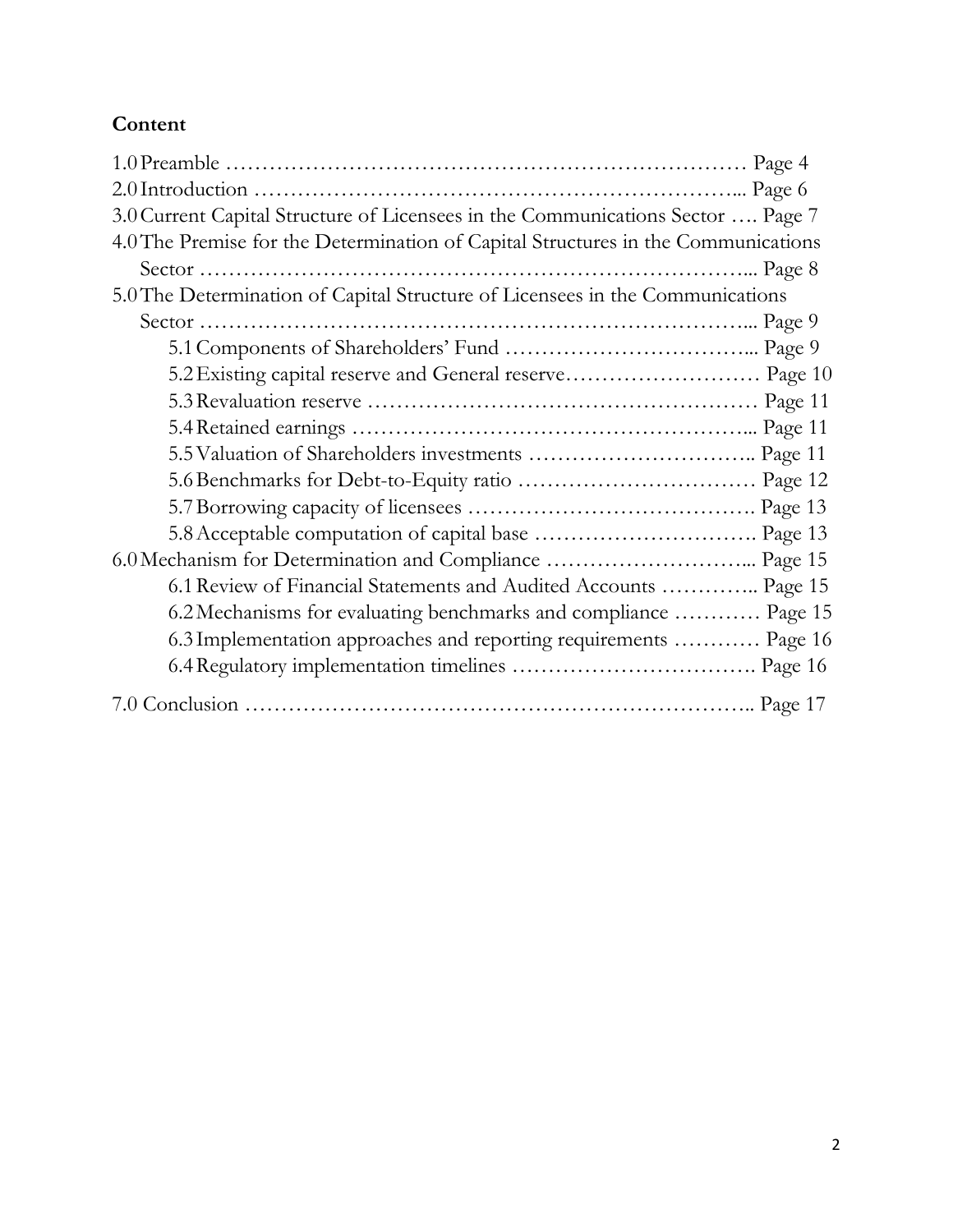#### **Glossary of Terms and Abbreviations**

*IDA* – International Data Access Licence

*Interconnect* - means that different carrier's networks are connected to allow mutual traffic

- *ISP*  Internet Service Provision Licence
- *RoE* Return on Equity
- *RoI*  Return on Investment
- *S&I –* Sales and Installation Licence
- *TR*  Technical Review
- *UASL* Universal Access Service Licence
- *VAS* Value Added Service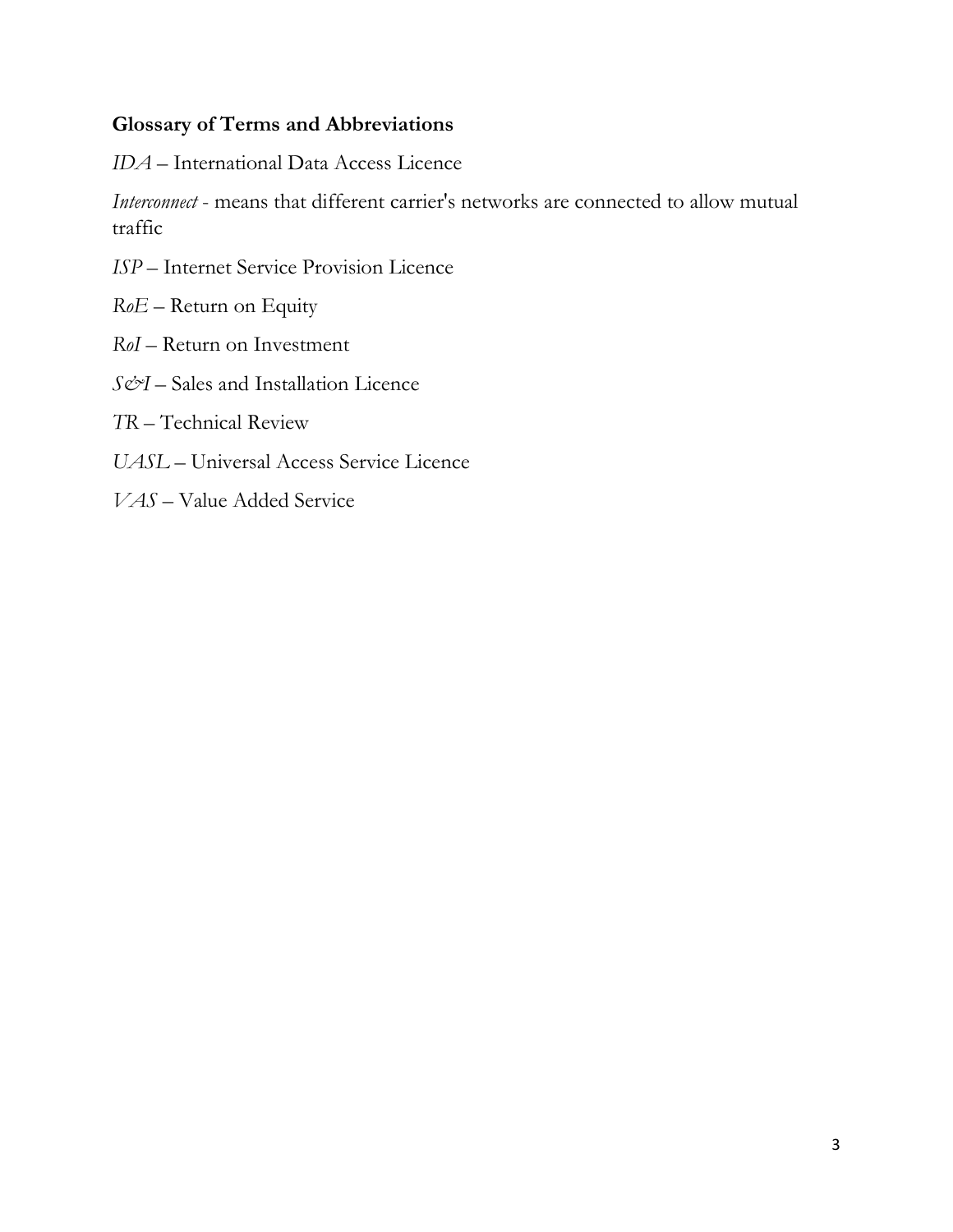#### **1.0 Preamble**

The Nigerian Communications Commission (the Commission) is established by Section 3 of the Nigerian Communications Act, 2003 ("Act") with the sole responsibility of regulating the Nigerian communications sector. The Act in Section 4 (1) also outlines the functions of the Commission to include, inter alia, the facilitation of investments in the Nigerian communications market and promotion of fair competition amongst its licensees. Importantly, the Act also places the general responsibility for economic and technical regulation of the communications sector on the Commission. Hence, the Commission aims to protect the Industry, sustain the market structure and establish benchmarks that will ensure fair competition.

Consequently, the Commission is desirous of reviewing the financial performances of its licensees and setting parameters that will determine the sanctity of investments, liquidity in operational funding and ensure sustainability of the Industry. This desire is hinged on the recent challenges in the sector and possible impacts on the health and capacity of the market, particularly in the light of dwindling revenue and widespread operational challenges. These planned parameters will be based on determination of an ideal capital structure for each category of licensees and a monitoring mechanism that will ensure that a fair and stable market structure is sustained in Nigeria.

Capital structure, for this purpose, refers to the amount of debt and/or equity employed by a licensee to fund its operations and finance its assets. This capital structure is typically expressed as a debt-to-equity or debt-to-capital ratio. More so debt and equity capital are used to fund a business's operations, capital expenditures, acquisitions, and other investments. The Commission intends to set out an optimal capital structure for its licensees, as the proportion of debt and equity that results in the lowest weighted average cost of capital. In order to optimize its capital structure, a licensee can issue either more debt or equity and the new capital that is acquired may be used to invest in new assets/infrastructure or may be used to repurchase debt/equity that is currently outstanding, as a form of recapitalization.

Although there are many contextual issues in relation to determination of capital structures, the Commission is focused on investments, shareholders' funding and the ratio of debt to equity of all its licensees. Thus, capital structure in this context refers to the proportions or combinations of equity share capital, preference share capital, debentures, long-term loans, retained earnings and other long-term sources of funds in the total amount of capital which a licensee should raise to run its business. The word 'equity' denotes the ownership of the company, while trading on equity means taking advantage of equity share capital to borrowed funds on reasonable basis. It also refers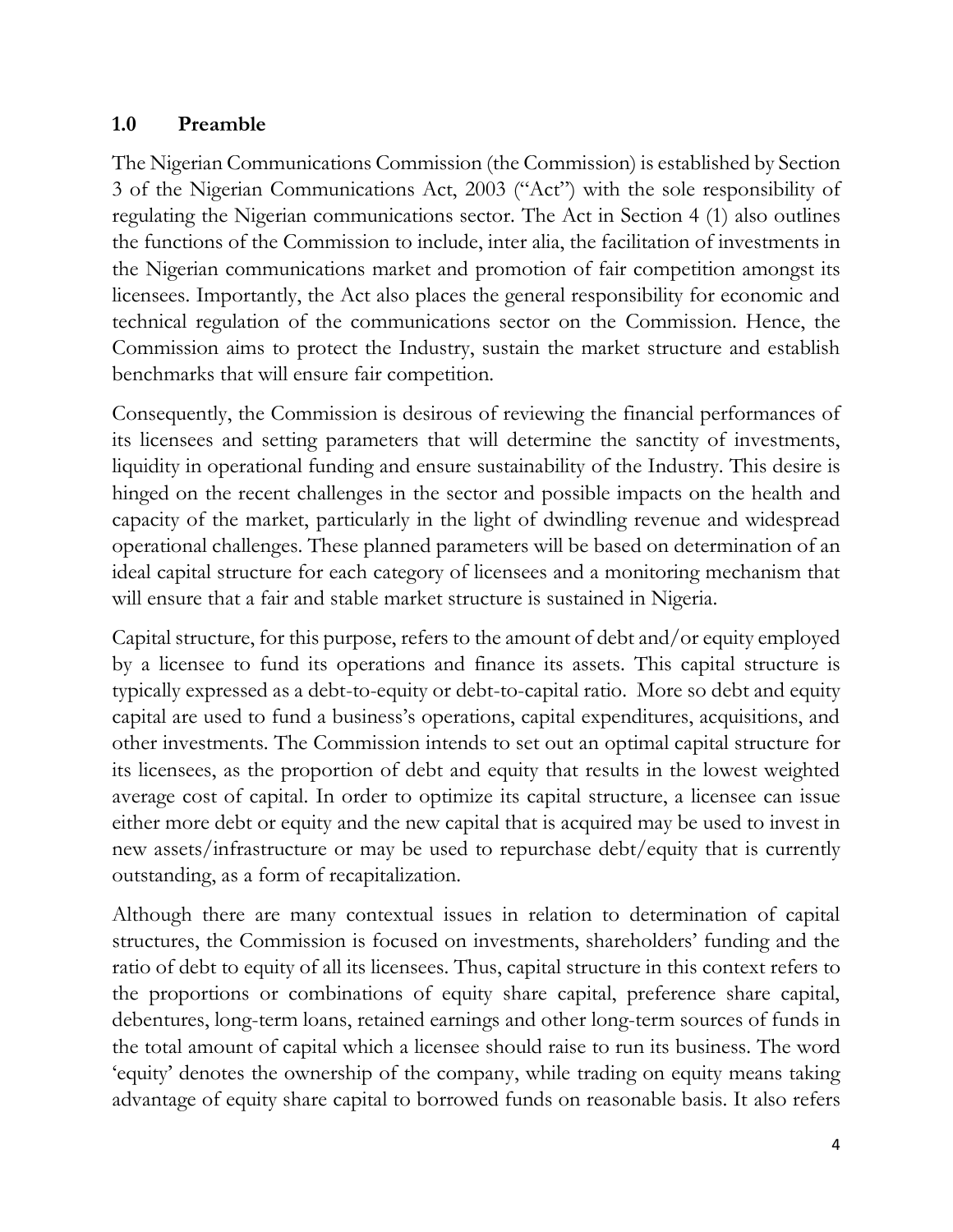to the additional profits that equity shares earn because of funds raised by issuing other forms of securities, viz., preference shares and debentures.

Capital structures can vary significantly by industry and the Commission is conscious of that and will build a sector-specific approach that takes into account the different licensing categories and the capital intensive nature of communications services. Unfortunately, there is no standard ratio of debt to equity to use as guidance. What defines a healthy blend of debt and equity varies according to the industries involved, line of business and a licensee's stage of development. However, because investors are better off putting their money into companies with strong balance sheets, it makes sense that the optimal balance generally should reflect lower levels of debt and higher levels of equity.

In the light of this desire and conscious of its powers in Section 70 of the Act to make regulations and guidelines, the Commission is initiating a consultation process that will facilitate a regulatory rule-making process as prescribed by Section 71. This process will evaluate the current status of licensees, the approaches in other jurisdictions and the Commission's key obligation to sustain the market structure. It is the hope of the Commission that this process will ignite more discussions on the financial and investment health of licensees and possibly develop a long-lasting approach that will create a fair and stable communications sector in Nigeria.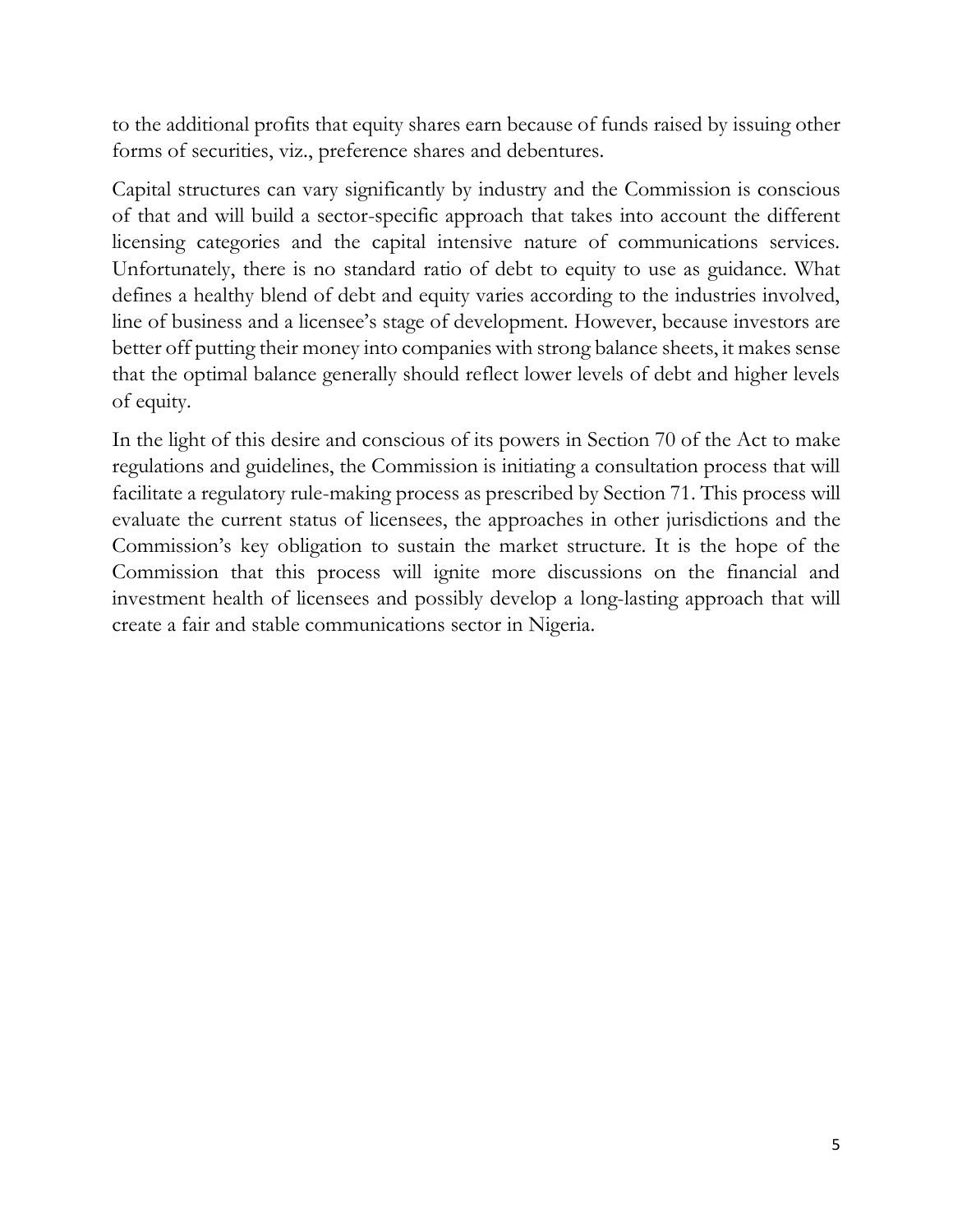#### **2.0 Introduction**

The communications sector, which includes data communication, is experiencing massive growth and expansion all over the world. This rapid expansion is due to the rapid technological advancement and adoption of technology in many functions both at the corporate and individual level. Due to this, many opportunities have risen in this industry leading to increased competition and the need for improved efficiency to remain competitive in the industry. One of the ways that a licensee can enhance its competitive advantage is by adopting an optimal capital structure. Establishing an optimal capital structure is one of the critical decisions that the managers of an organization have to make.

Capital structure depicts the manner in which a licensee finances its operations and growth by using different sources of funds, the two major sources of finance are debt and equity. Debt can be in the form of long-term loans, bonds and long-term notes payable, while equity is in the form of retained earnings, preferred stock and common stock. Therefore, capital structure is the mix of different securities used in financing a firm's investment and each of these sources of finance is associated with different levels of risk, return and control. Licensees can use either debt, equity or both to finance their operations and in the balance sheet, the capital structure is represented as the ratio of debt instruments, common stock and preferred stock. Yet, a key part of this is that company structure involves making a decision on the proportion of equity and debt a firm uses to finance is operations. Another key part also involves a decision on the level of long-term to short-term debt that a firm uses to finance its operations.

The Commission's desire is to derive an optimal capital structure that will become a financial framework, which depicts how equity and debts are utilized in financing operations of its licensees and serve as a central pillar to the achievement of a stable communications sector in Nigeria. This desire is hinged on review of the level of risk, returns and the associated cost of capital. A licensee without adequate capital is at a possible perilous situation and there is thus a need for the determination of its capital in advance, as the capital structure of a licensee determines the overall proportion of debt and equity that is employed in financing its operation and keeping it afloat.

There is also the issue of liquidity in the sector, which will ensure deployment of more services, facilities and assets. Liquidity is the ability of a licensee to meet its daily financial obligations as the liquid resources of a licensee are used in financing their daily business operations and thus it is central to the sustainability of its activities. The liquidity need of a licensee may also affect its choice of capital. Licensees that use more of equity in financing their operations tend to enjoy high degree of liquidity because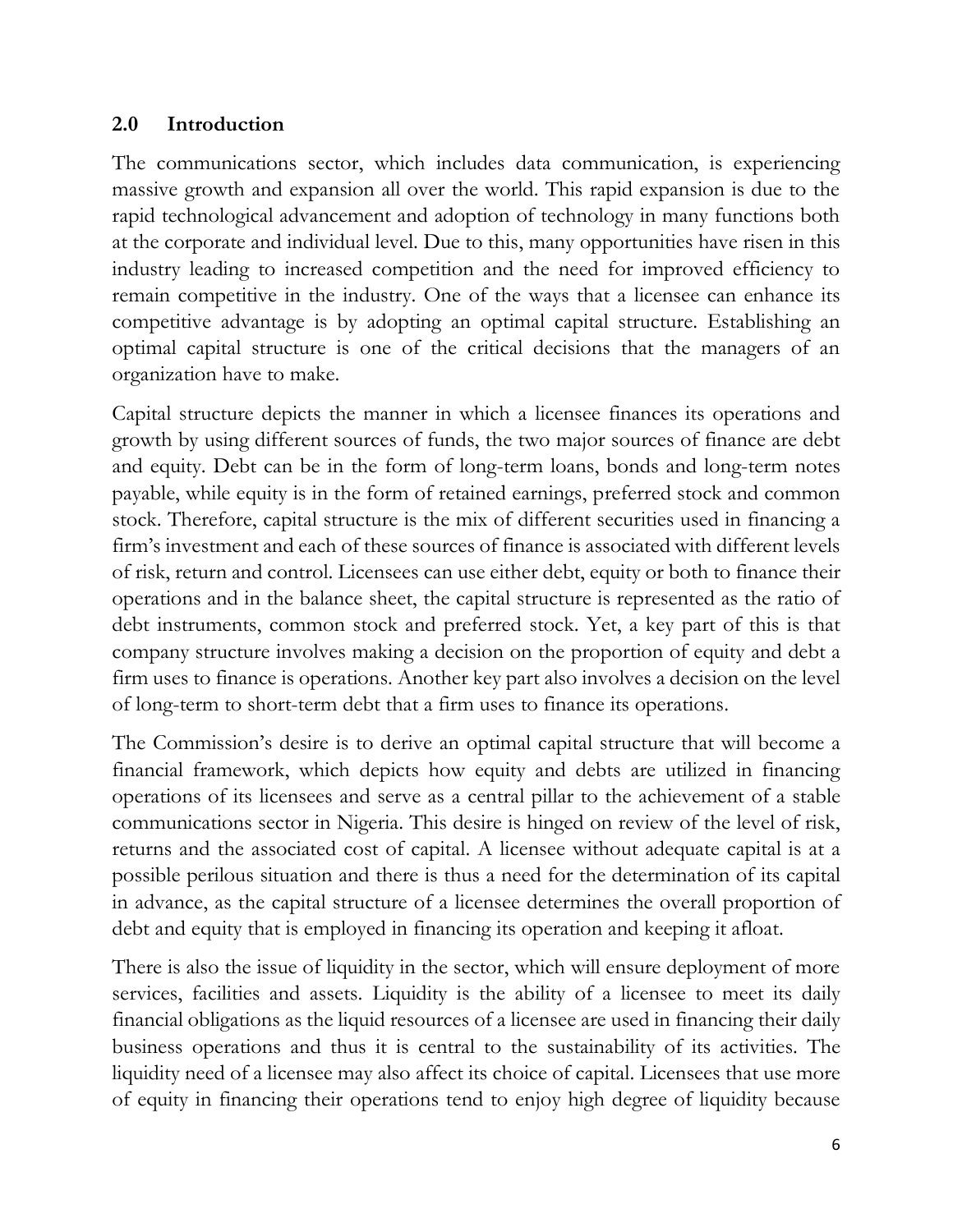debt requires payment of principal and interest from the licensees' liquidity which will affect adversely liquidity position. In the case of equity, the retained earnings and proceed from ordinary shares can be used in financing licensees' operation for long period of time without the payment of principal, what the shareholders expect is the residual profit in terms of dividend. On the other hand, the ability of a licensee to sustain optimum liquidity makes it to attract more debts when there is financial deficit when the growth and investment opportunities are higher than retained earnings. The lenders consider licensees that can sustain optimum liquidity for a long period of time because it signals that they will be able to meet up with the payment of interest and principal when they are due.

The Commission recently conducted a review of the financial health of its licensees as a fallout from the systematic crisis faced by some of them, mostly associated with huge indebtedness and huge deficits in shareholders' funds. The outcome of the review raised concerns and accentuated the widespread issues on capital structures and unsustainable debt to equity ratios of a substantial number of the licensees. This requires a mechanism that will pre-emptily set parameters and monitor compliance; this is both imperative and a necessity that will protect the market.

#### **3.0 Current Capital Structure of Licensees in the Communications Sector**

The Commission set up a Committee in March 2020 to review the existing capital structure in the Sector and determine whether there is a need to set any benchmarks or parameters. The Committee conducted a Technical Review (TR) of a sampled population of current licensees, cutting across fifteen (15) licensing categories.

| Licensing    | <b>Sample Size</b> | Licensees with           | Licensees with           |
|--------------|--------------------|--------------------------|--------------------------|
| Category     |                    | <b>Positive Debt-to-</b> | <b>Negative Debt-to-</b> |
|              |                    | <b>Equity Ratio</b>      | <b>Equity Ratio</b>      |
| <b>UASL</b>  | 3                  |                          | 3                        |
| Collocation  | 3                  |                          | 3                        |
| <b>IDA</b>   |                    |                          | $\overline{2}$           |
| Interconnect | 3                  |                          | 3                        |
| Metro Fibre  | $\mathcal{D}$      |                          |                          |
| <b>ISP</b>   | ◠                  |                          | $\overline{2}$           |
| <b>VAS</b>   |                    |                          | 2                        |
| S&I Major    |                    |                          | 2                        |

A surmised presentation of the TR is captured in the table below: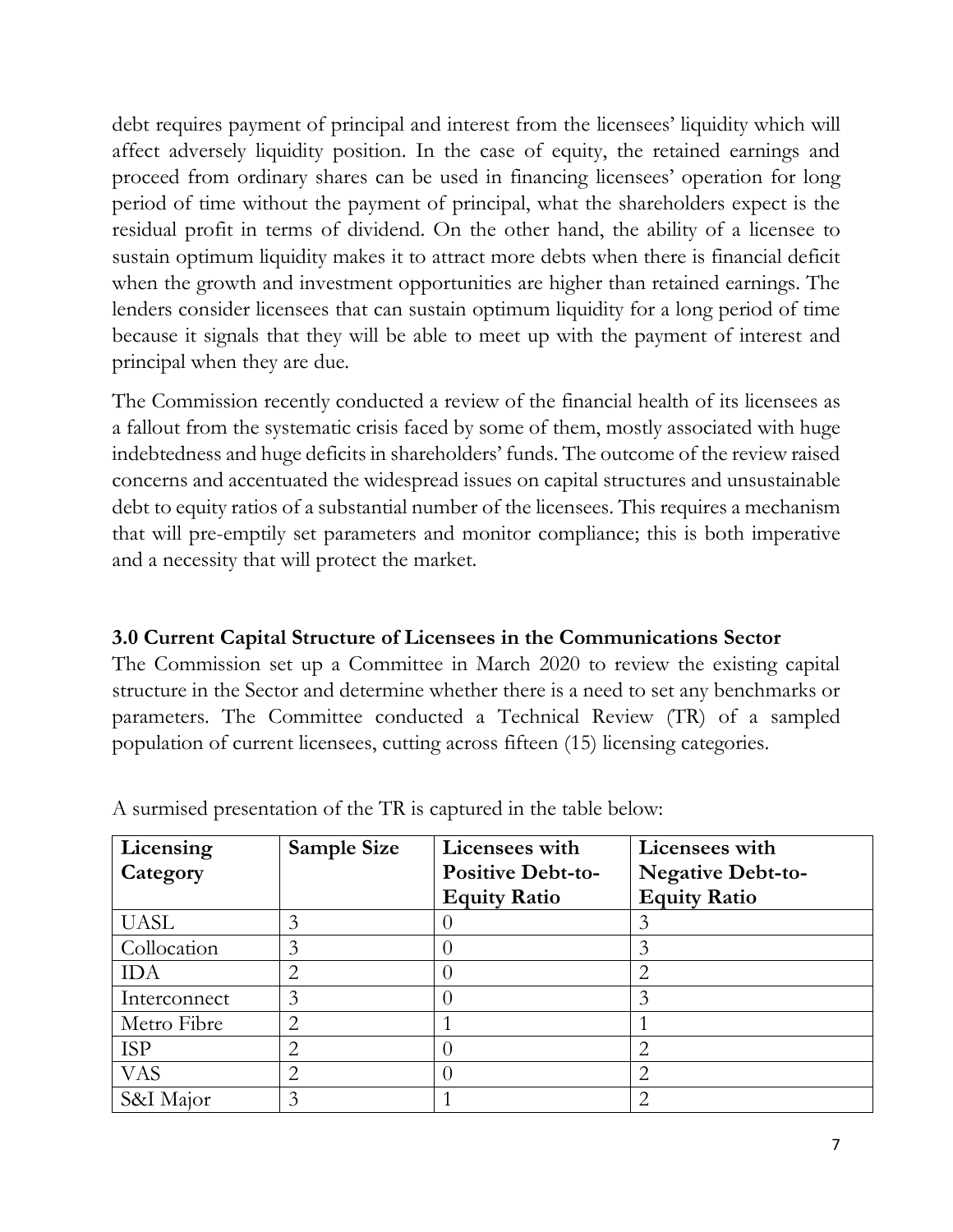| International |  |  |
|---------------|--|--|
| Submarine     |  |  |
| National Long |  |  |
| Distance      |  |  |

This is better captured in the chart format below:



It is clear from the outcome of the TR that the Commission needs to act in a timely manner, to forestall a systematic and sector-wide collapse and its possible impact on the economy and national security of Nigeria. Clearly the outcome of the TR of the sampled licensees supports the need for a consultation process that will facilitate a determination of an ideal capital structure that will protect and sustain the communications sector in Nigeria.

## **4.0 The Premise for the Determination of Capital Structures in the Communications Sector**

There are many premises for determination of capital structure of licensees of the Commission, this is as envisaged by Section 4 (q) of the Nigerian Communications Act 2003. First, such determination will ensure the market stays stable and fairly competitive with tangible assets that provide both liquidity and sustainability. Tangibility in this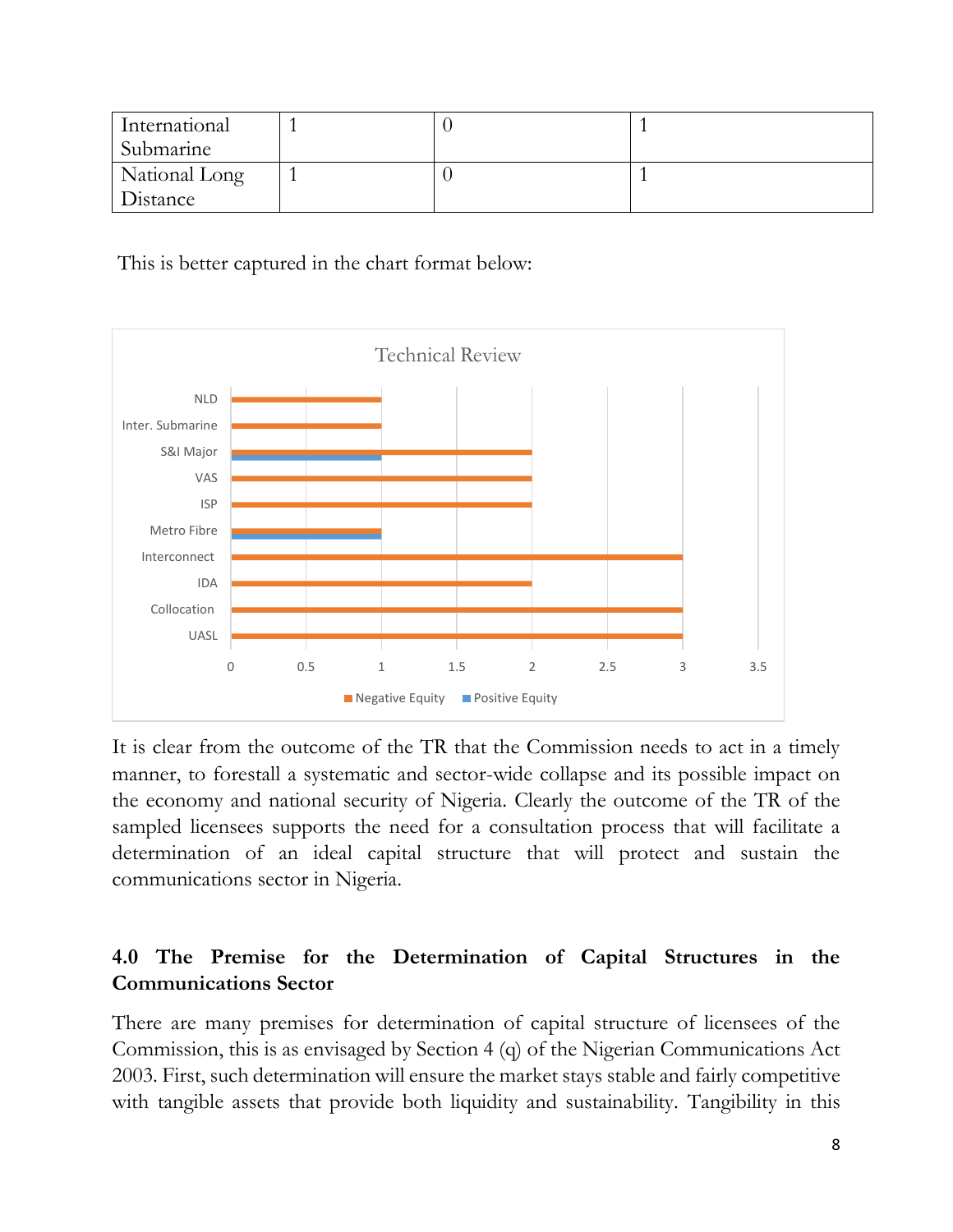context refers to the durable noncurrent asset of a Licensee. The tangible assets can serve as collateral and thus can be used by a licensee in obtaining long term debt. This implies that a licensee with tangible asset can utilize more of debt in its capital structure because the tangible asset will serve as collateral for the security of the loan. This has made it very easy for tangible firms to access long-term debt as against firms with low tangible assets. Thus, this is a key premise for the Commission to set parameters for the sector.

The second premise is that a high degree of liquidity implies a lower degree of debt. An optimal level of liquidity presumes less requirement for borrowing and external funds. Based on this premise the licensees should ensure an optimal level of liquidity in order to fulfil their engagement and the Commission will be conscious of the sizes of the licensees in making such determination. This demarcation will ensure that the parameters will differ based on the nature of licences and company sizes, this will ensure efficiency and fairness in determining compliance.

The third premise is that the Commission can determine the borrowing capacity of its licensees and ensure that the debt-to-equity ratio is sustainable and the licensees remain financially healthy through proper leveraging. This leveraging will protect licensees and guide the sector to avoid any systematic debt crisis that may impact on other licensees that may have leveraged their ratios adequately. Therefore this determination will be key as the market keeps maturing and its revenue sources are stretched by competition and market saturations.

# **5.0 The Determination of Capital Structure of Licensees in the Communications Sector**

The Commission, in determining the capital structures of its licensees, will consider several elements which will provide the guidance for setting the parameters and benchmarks. It will also facilitate the building of a sector-specific approach to determination of capital structures of its licensees. Accordingly, the following elements will be considered.

## **5.1 Components of Shareholders' Fund**

The Commission in determining the capital structure of its licensees will look at the following components of a licensees' shareholders' fund:

- (i) Paid up share capital
- (ii) Capital reserve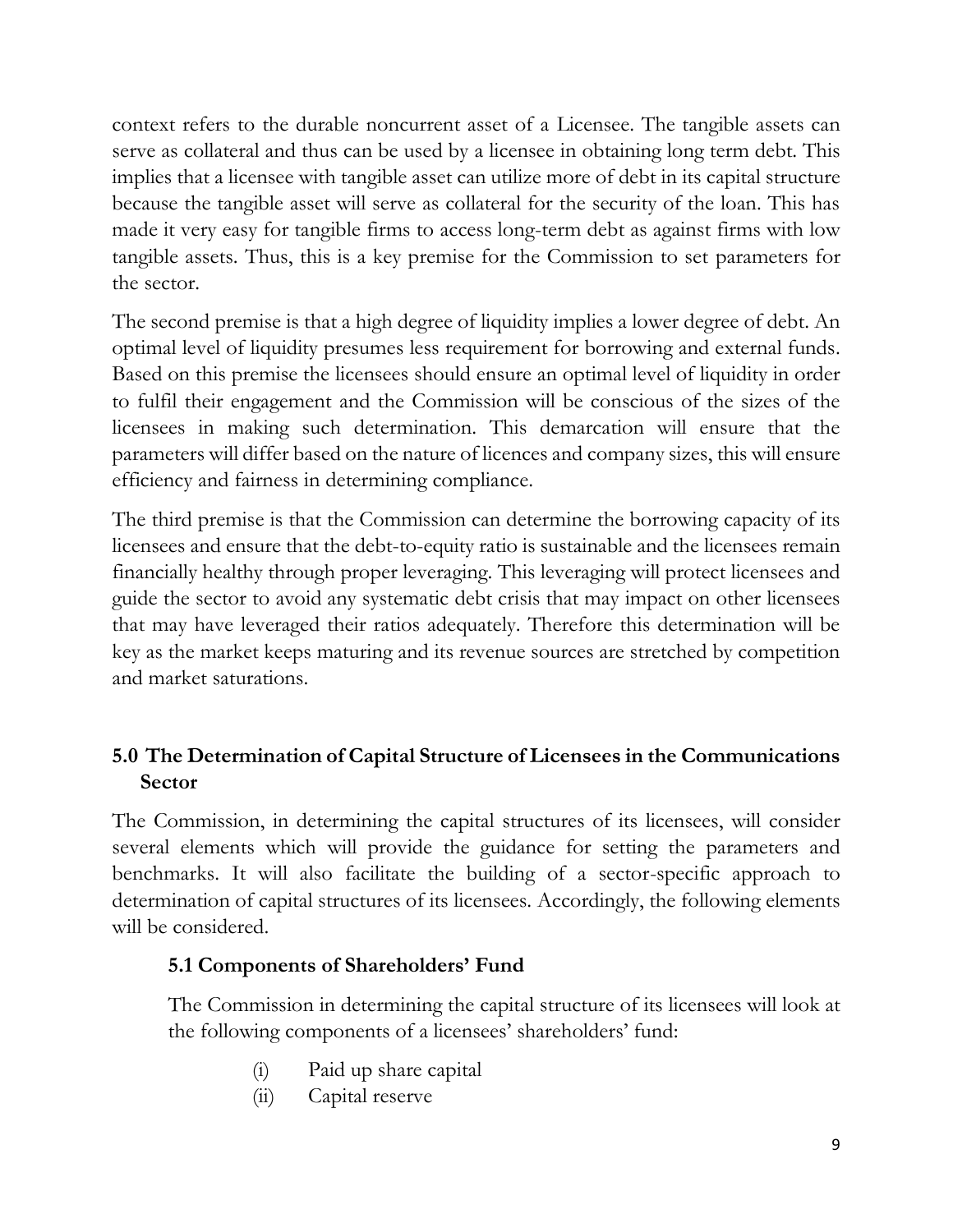- (iii) General reserve
- (iv) Revaluation reserve (tangible assets)
- (v) Retained earnings

#### **5.2 Existing capital reserve and General reserve**

The Commission will review reserve as a credit balance and refer to a part of [shareholders' equity,](about:blank) a liability for estimated claims, or contra-asset for uncollectible accounts. A reserve can appear in any part of shareholders' equity except for contributed or basic share capital. There are different types of reserves used in financial accounting like capital reserves, revenue reserves, statutory reserves, realized reserves, unrealized reserves.

The Commission's focus will be on equity reserves created from several possible sources:

- (a) Reserves created from shareholders' contributions, the most common examples of which are:
	- *Legal reserve fund* it is required in many regulatory instruments issued by the Central Bank of Nigeria (CBN) and the Securities and Exchange Commission (SEC). This reserve is required to be paid as a percentage of share capital. This is referred to as paid up share capital under the Companies and Allied Matters Act 2020 in Section 383.
	- *Share premium* amount paid by shareholders for shares in excess of their nominal value.
	- *Reserves* created from profit, especially retained earnings, i.e. accumulated accounting profits, or in the case of nonprofits, operating surpluses. However, profits may be distributed also to other types of reserves, for example:
- (b) The general reserves created to be utilized for meeting any unknown liability. Strengthening the liquid resources of a licensee. The Commission will review general reserve, which is created by appropriation of profits. It is created without any specific or particular purpose. The aim of creating a general reserve is to provide additional working capital or to strengthen the cash resources of the business, out of profits of the company, from Profit and Loss Appropriation Account.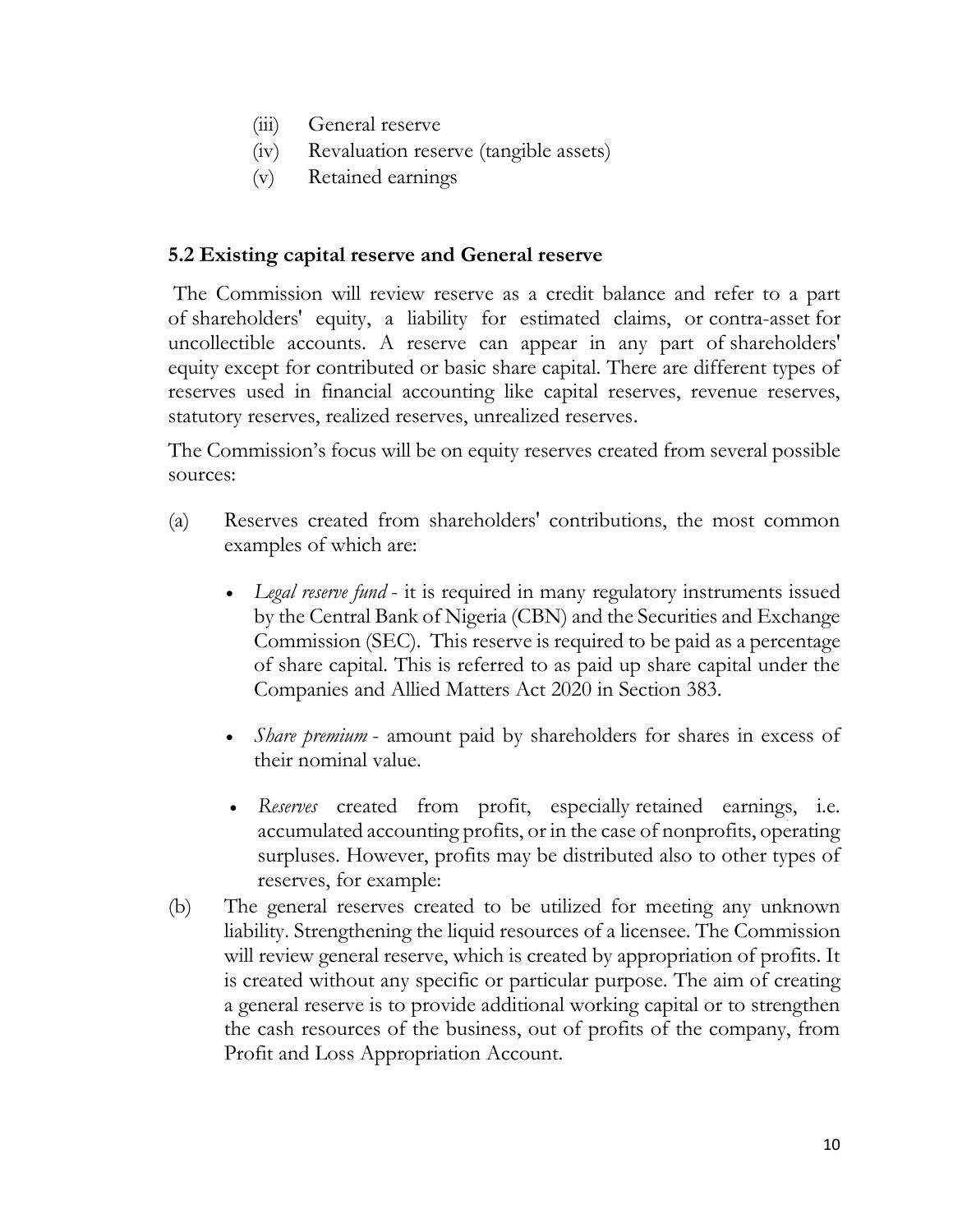- (c) Any available additional working capital for the licensee from other sources.
- (d) Equalizing the rate of dividend in the years in which profits are inadequate. However it will be used for the purpose only when separate dividend equalization reserve is not created.
- (e) Concealing actual profits in the years in which profits are excessive to use them to maintain dividend rate in those years in which profits are inadequate.

#### **5.3 Revaluation reserve**

The Commission will consider revaluation reserve as a non-cash reserve created to reflect the true value of the asset when the market value of the certain category of asset is more or less than the value of such asset at which it is recorded in the books of account. Any increase in value will be credited (increase the reserve  $a/c$ ) to this account and any decrease in value will be debited (decrease the reserve  $a/c$ ) to the account.

This reserve's purpose is to reflect and account for in the books, the real and fair value of an asset. It is expressly excluded from free reserves, and hence this reserve is not available for distribution of dividends to shareholders.

#### **5.4 Retained earnings**

The Commission will consider retained earnings as a representation of a useful link between the income statement and the balance sheet, as they are recorded under shareholders' equity, which connects the two statements. The purpose of retaining these earnings can be varied and includes buying new equipment and machines, spending on research and development, or other activities that could potentially generate growth for the company. This reinvestment into the company aims to achieve even more earnings in the future.

If a licensee does not believe it can earn a sufficient return on investment from those retained earnings (i.e., earn more than its cost of capital), then it will often distribute those earnings to shareholders as dividends or share buybacks.

#### **5.5 Valuation of Shareholders investments**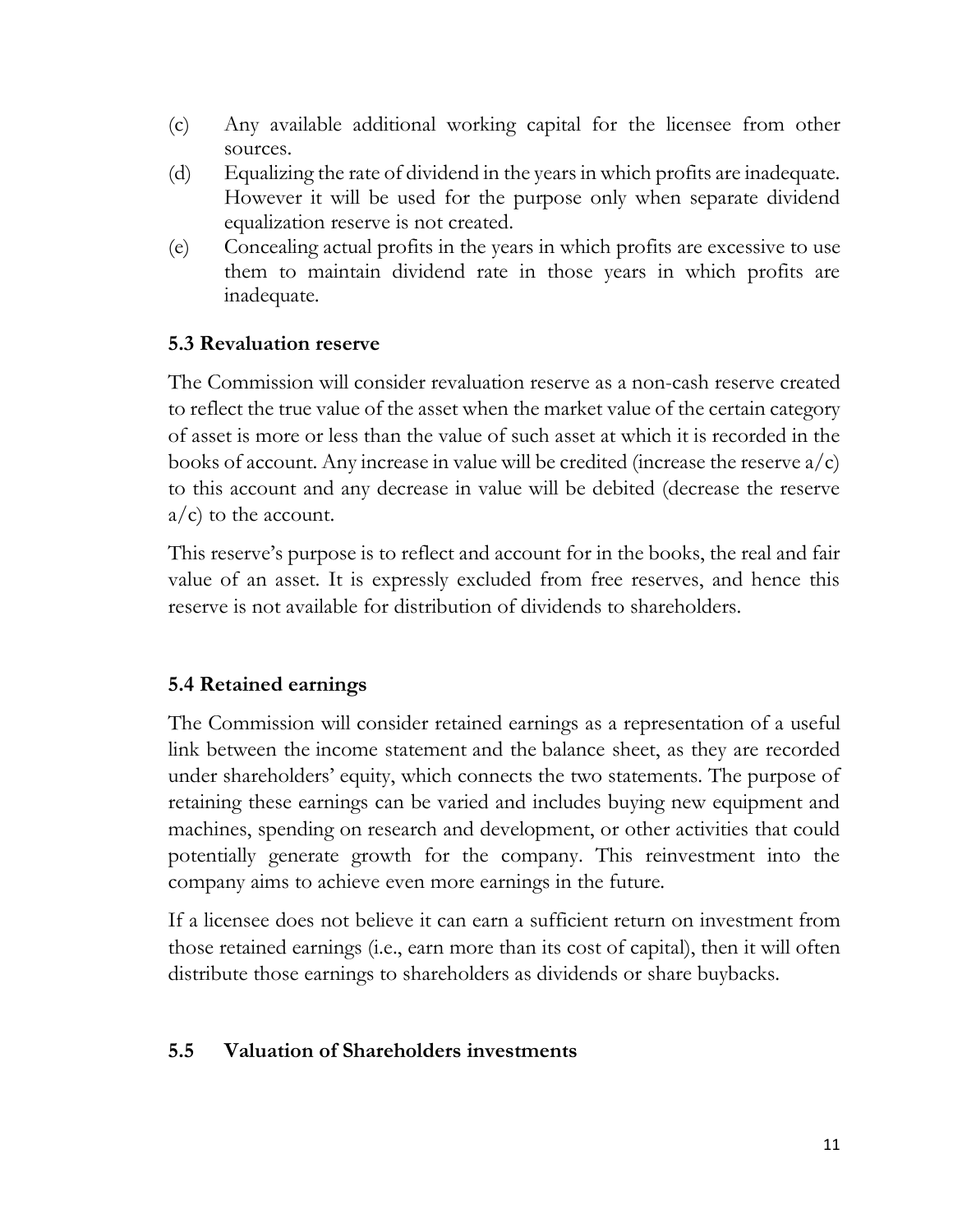The main tool for determination of capital structure is the valuation of shareholders' funds yields, which is an approximation of theoretically how much the shareholders would receive if a licensee were to liquidate. The amount of shareholders' funds can be calculated by subtracting the total amount of liabilities on a company's balance sheet from the total amount of assets. Likewise, shareholder equity also referred to as shareholders' equity is the licensee's owners' residual claim on assets after debts have been paid. Equity is equal to a firm's total assets minus its total liabilities. Shareholder equity can be either negative or positive. If positive, the company has enough assets to cover its liabilities. If negative, the company's liabilities exceed its assets; if prolonged, this is considered balance sheet insolvency.

For this reason, many investors view companies with negative shareholder equity as risky or unsafe investments. Shareholder equity alone is not a definitive indicator of a company's financial health; used in conjunction with other tools and metrics, the investor can accurately analyze the health of a licensee. All the information needed to compute a company's shareholder equity is available on its balance sheet. Total assets include current and non-current assets. Current assets are assets that can be converted to cash within a year (e.g., cash, accounts receivable, inventory, et al.). Long-term assets are assets that cannot be converted to cash or consumed within a year (e.g. investments; property, plant, and equipment; and intangibles, such as patents).

Total liabilities consist of current and long-term liabilities. Current liabilities are debts typically due for repayment within one year (e.g. accounts payable and taxes payable). Long-term liabilities are obligations that are due for repayment in periods longer than one year (e.g., bonds payable, leases, and pension obligations). Upon calculating the total assets and liabilities, shareholder equity can be determined.

Shareholder equity is an important metric in determining the return being generated versus the total amount invested by equity investors. For example, ratios like return on equity (ROE), which is the result of a company's net income divided by shareholder equity, is used to measure how well a company's management is using its equity from investors to generate profit.

#### **5.6 Benchmarks for Debt-to-Equity ratio**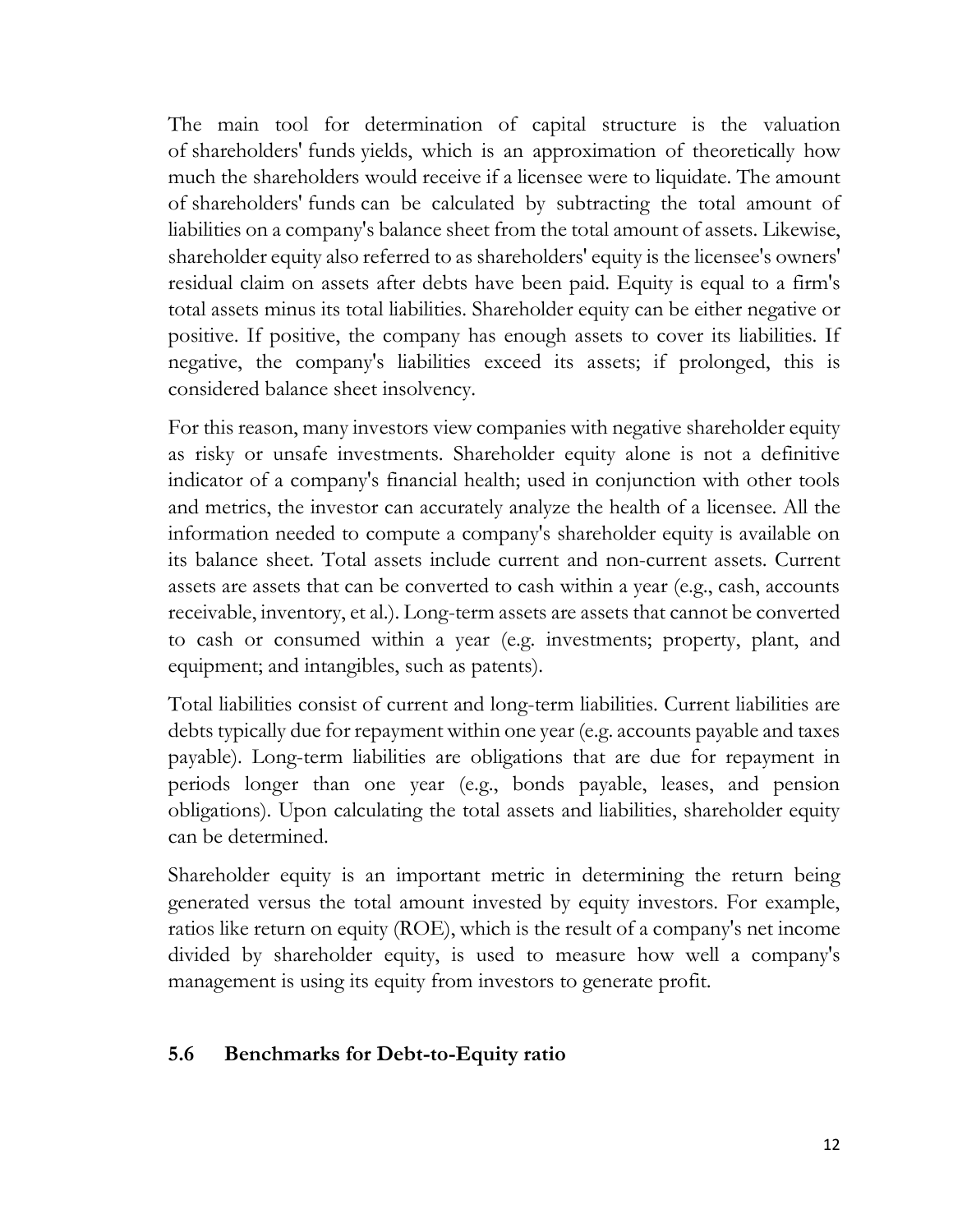The debt-to-equity ratio is a financial ratio indicating the relative proportion of entity's equity and debt used to finance an entity's assets. This ratio is also known as financial leverage**.** Debt-to-equity ratio is the key financial ratio and is used as a standard for judging a company's financial standing. It is also a measure of a company's ability to repay its obligations. When examining the health of a company, it is critical to pay attention to the debt/equity ratio. If the ratio is increasing, the company is being financed by creditors rather than from its own financial sources which may be a dangerous trend. Lenders and investors usually prefer low debt-to-equity ratios because their interests are better protected in the event of a business decline. Thus, companies with high debt-to-equity ratios may not be able to attract additional lending capital.

Optimal debt-to-equity ratio is considered to be about 1, i.e. liabilities  $=$  equity, but the ratio is very industry specific because it depends on the proportion of current and non-current assets. The more non-current the assets (as in the capital-intensive sectors), the more equity is required to finance these long-term investments. In general, a high debt-to-equity ratio indicates that a company may not be able to generate enough cash to satisfy its debt obligations. However, a low debt-to-equity ratio may also indicate that a company is not taking advantage of the increased profits that financial leverage may bring.

Debt to equity ratio is a capital structure ratio which evaluates the long-term financial stability of business using balance sheet data. It is expressed in term of long-term debt and equity. Investors, creditors, management, government etc view this ratio from their different angles influenced by their objectives. Therefore, the meaning and interpretation of this financial ratio vary with the objective with which it is looked at. Debt equity ratio, a renowned ratio in the financial markets, is defined as a ratio of debts to equity. It is often calculated to have an idea about the long-term financial solvency of a business. A business is said to be financially solvent till it can honor its obligations viz. interest payments, daily expenses, salaries, taxes, loan installments etc.

#### **5.7 Borrowing capacity of licensees**

The current regulatory prescriptions of the communications sector as it relates to borrowing by licensees is hinged on general licensing conditions that are reactive in most instances. First, it is a key licensing condition that where a licensee is changing its shareholding structure up to 10%, it is required to obtain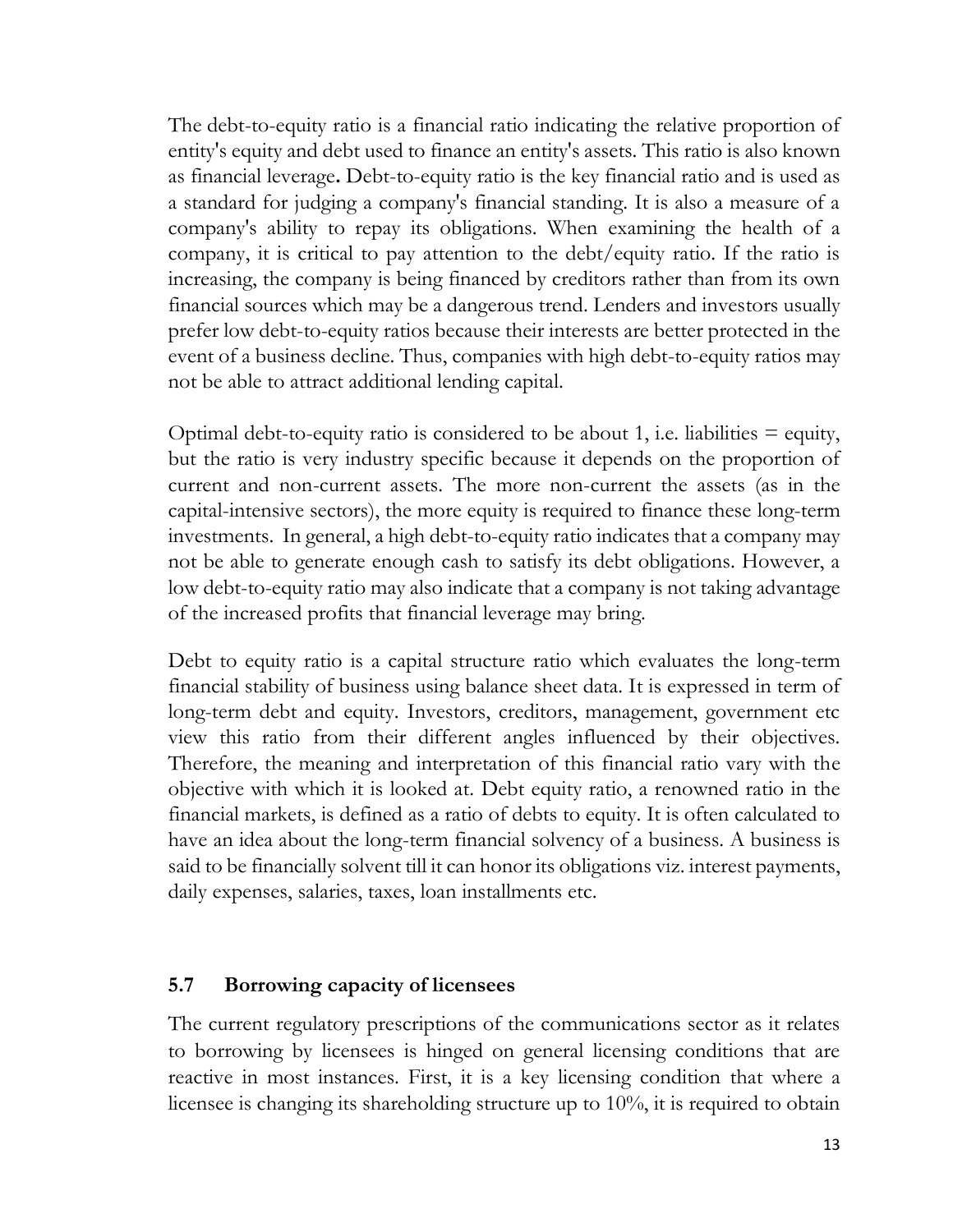prior written approval of the Commission. This in many ways regulate any injection of equity, whether as an investment or debt related placement. Secondly, it is a general licensing condition that a licensee cannot assign or pledge its licence without a prior written approval of the Commission. This is to forestall the arbitrary use of the licence as a collateral or security for untenable loan facilities. The third licensing conditions states that the inability of a licensee to pay up its debts is a ground for suspension or revocation of the licence.

The determination of capital structure will create a requirement to approve borrowing by licensees, this is to ensure a pre-set parameter is not breached and a financial standard maintained. Therefore, a determination of capital structure will create a regulatory need to have an oversight over indebtedness in the sector, through prior approvals and continuous monitoring.

#### **5.8 Acceptable Computation of capital Base**

This can be arranged in a sequence that facilitates a review of a licensees' current capital structure as well as determination of any parameters set for the capital structure. The Commission will look at the following in the computation:

#### **5.8.1 Assets Mix Ratio**

The assets mix ratio will be based on a minimum capital base as will be prescribed by the Commission for different licensing categories. The liquid assets are cash, bank deposits, treasury bills, collective investment schemes, bonds, quoted/unquoted securities and related investments. The Commission will set the ratio based on the different parameters that may be set based on licensing categories. This will also take into cognizance licensees that are already listed on the Nigerian Stock Exchange.

Furthermore in this determination, the Commission will use different methodologies to determine the asset mix of a licensee. This will be an approach for analyzing investments and determining appropriate allocations based on risk preferences and risk management objectives. Asset allocation portfolios are a blend of both equity and fixed income asset classes. The historical risk and return of these two asset classes will guide the Commission to achieve a balance of risk and potential return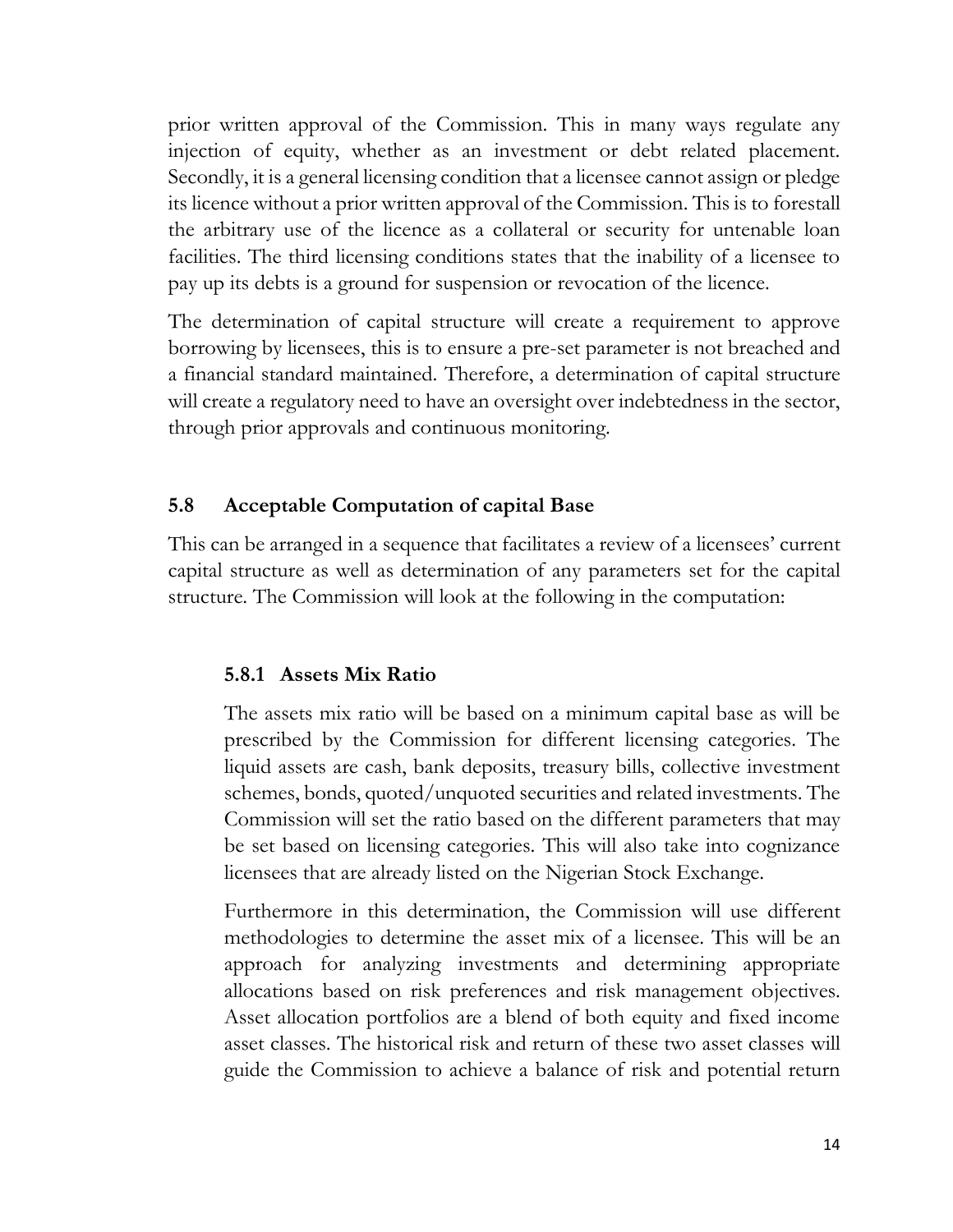using both equity and fixed-income investments benchmarks. This will be a guiding principle in determining the asset mix of a licensee.

#### **5.8.2 Capital Injection by Shareholders**

The Commission will set the rules for determination and confirmation of capital injection by shareholders of a licensee, this is to ensure fair assessment and transparency in the investment. This will also set the foundation for determination of the actual equity and allot it properly to the shareholders.

A shareholder injection occurs any time a company's existing shareholders put cash into the business. In return for this cash they receive either additional shares or if the injection takes the form of a shareholder loan, a promissory note. A shareholder redemption occurs when the company takes cash out of its accounts to buy back shares or repay a shareholder loan. When shareholders receive additional shares for their injection, the company's total shareholder equity account increases and the debt-toequity ratio improves because the company has increased its amount of equity while its debts remain the same.

When shareholders provide a shareholder loan and receive a promissory note, the company's total liabilities increase and its debt-to-equity ratio worsens. This can be avoided if the shareholder signs a subrogation agreement that that technically reclassifies the debt as patient capital. When this is done, the injection is looked upon as equity. The Commission will review this in line with any parameters it may set.

#### **5.8.3 Transfer of landed assets**

The Commission will set the standards for transfer of landed property as an investment by a shareholders in a licensee, whether individual or corporate. This will provide guidance on valuation of the property, location of the property, nature of instrument supporting ownership and consent of relevant authorities.

#### **5.8.4 Transfer of Quoted securities**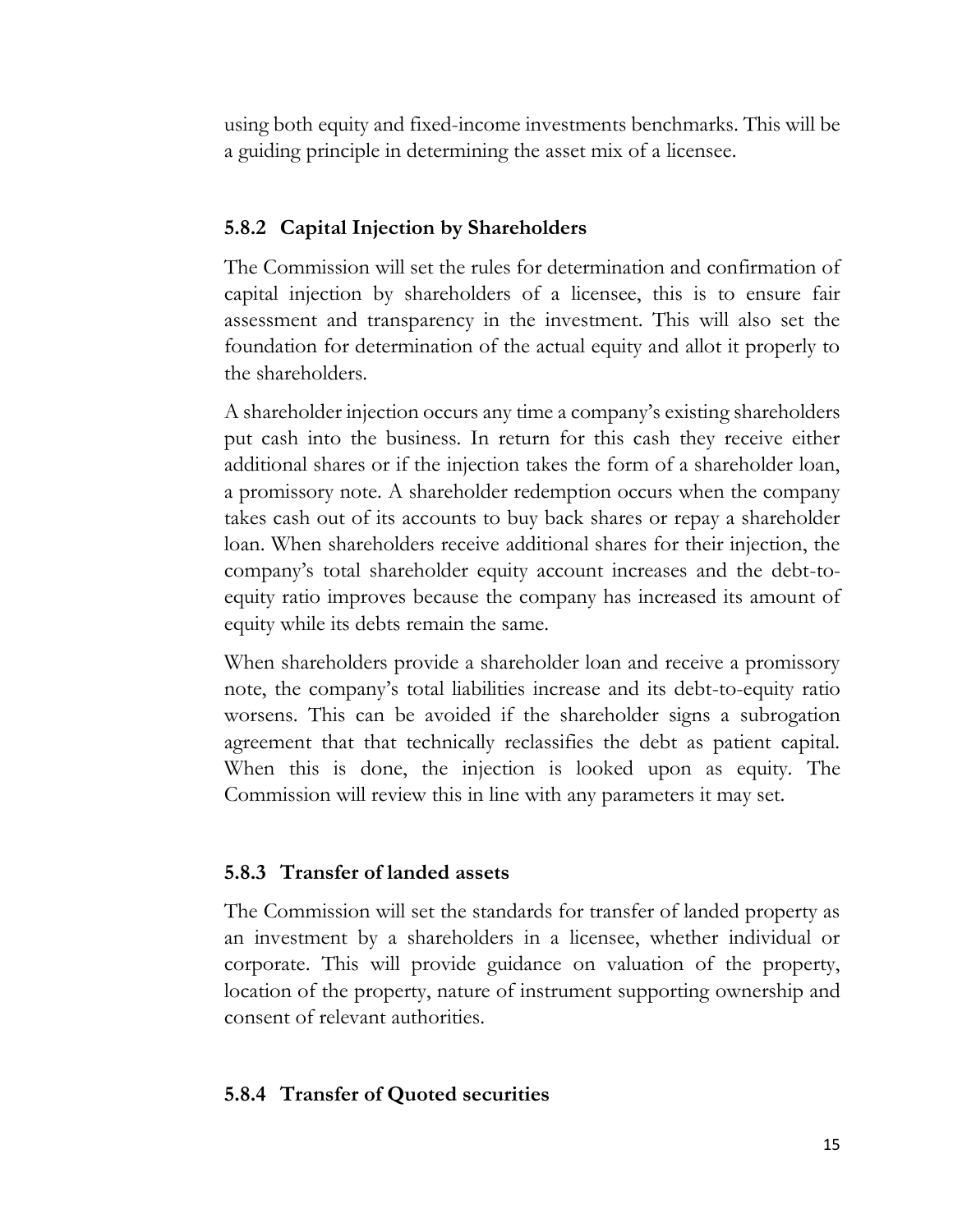The Commission will set the standards for transfer of quoted securities as an investment by a shareholder, whether individual or corporate, in a licensee. This will provide guidance on valuation of the securities, location of the stock market, nature of instrument supporting ownership and consent of relevant authorities.

#### **5.8.5 Transfer of other tangible assets (Non-current assets)**

The Commission will set the standards for transfer of other tangible (noncurrent assets) as an investment by a shareholder, whether individual or corporate, in a licensee. This will provide guidance on valuation of the assets, location of the assets, nature of instrument supporting ownership and consent of relevant authorities.

#### **6.0 Mechanism for Determination and Compliance**

The Commission will rely on the following mechanisms to determine the capital structure of its licensees and also monitor compliance.

#### **6.1 Review of Financial Statements and Audited Accounts**

The Commission understands that capital structure is a mixture of debt and equity that is utilized by a company's operations and there is a close relationship between that mixture and the actual performance of its licensees. This identified relationship between capital structure and corporate performance will facilitate the review of a determined and optimal model capital structure. The review of financial statements and audited accounts of licensees will facilitate the determination of an ideal capital structure and subsequently serve as a fulcrum for confirmation of compliance with the set parameters for each category of licensees.

#### **6.2 Mechanisms for Evaluating Benchmarks and Compliance**

The Commission will set compliance benchmarks for different category of licensees with clearly defined parameters. This will ensure that impacted licensees have adequate information that will guide their development of compliance processes to meet the requirements of any regulatory prescriptions that might be issued by the Commission.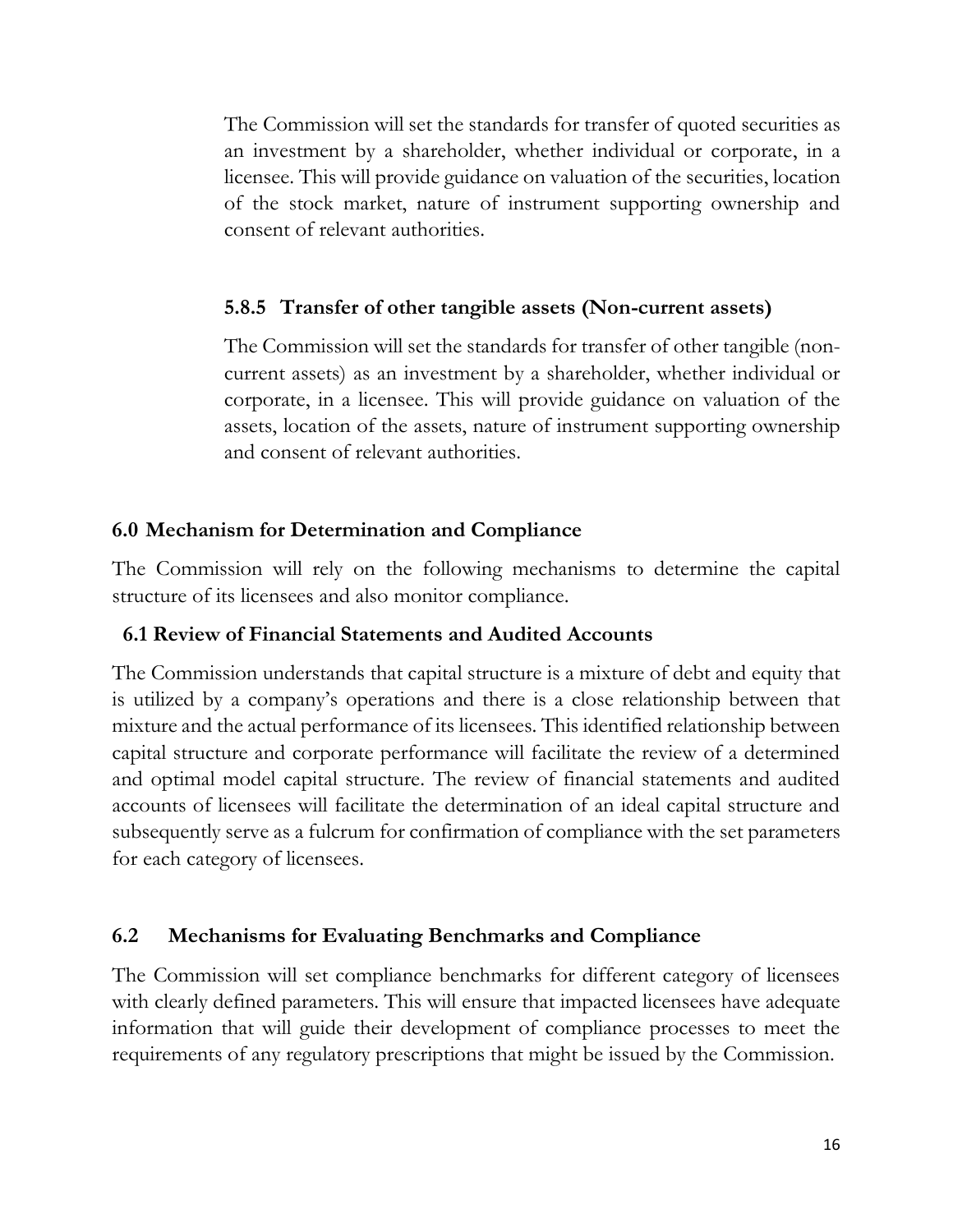## **6.3 Implementation Approaches and Reporting Requirements**

The Commission will develop an implementation approach that will rely on the 'bucket list' strategy, this will ensure that licensees are aggregated into separate lists based on types of licences, company size and current performance. Hence the implementation will be piloted, staggered and finally adopted across board. This approach will ensure that the impact of the possible regulatory requirement will be managed and licensees will have adequate timelines to build compliance capacity.

The reporting requirements and any changes to existing processes will also tow the same line and such requirements will be phased and properly aggregated to ensure fairness in implementation of any regulatory instrument in that regard. Reporting requirements will be set out with timelines and guidance notes that will outline what will constitute adequate compliance and remedial procedures where necessary.

## **6.4 Regulatory Implementation Timelines**

The Commission will set Regulatory Implementation Timelines based on the steps below:

# **Step 1**

Commencement of Consultation process and Stakeholders engagement

## **Step 2**

Development of a Draft Framework/Guidelines

# **Step 3**

Issuance of a regulatory instrument

## **Step 4**

Commencement of a Pilot Implementation Process

# **Step 5**

Commencement of a staggered and structured implementation process

# **Step 6**

Compliance review and implementation audit